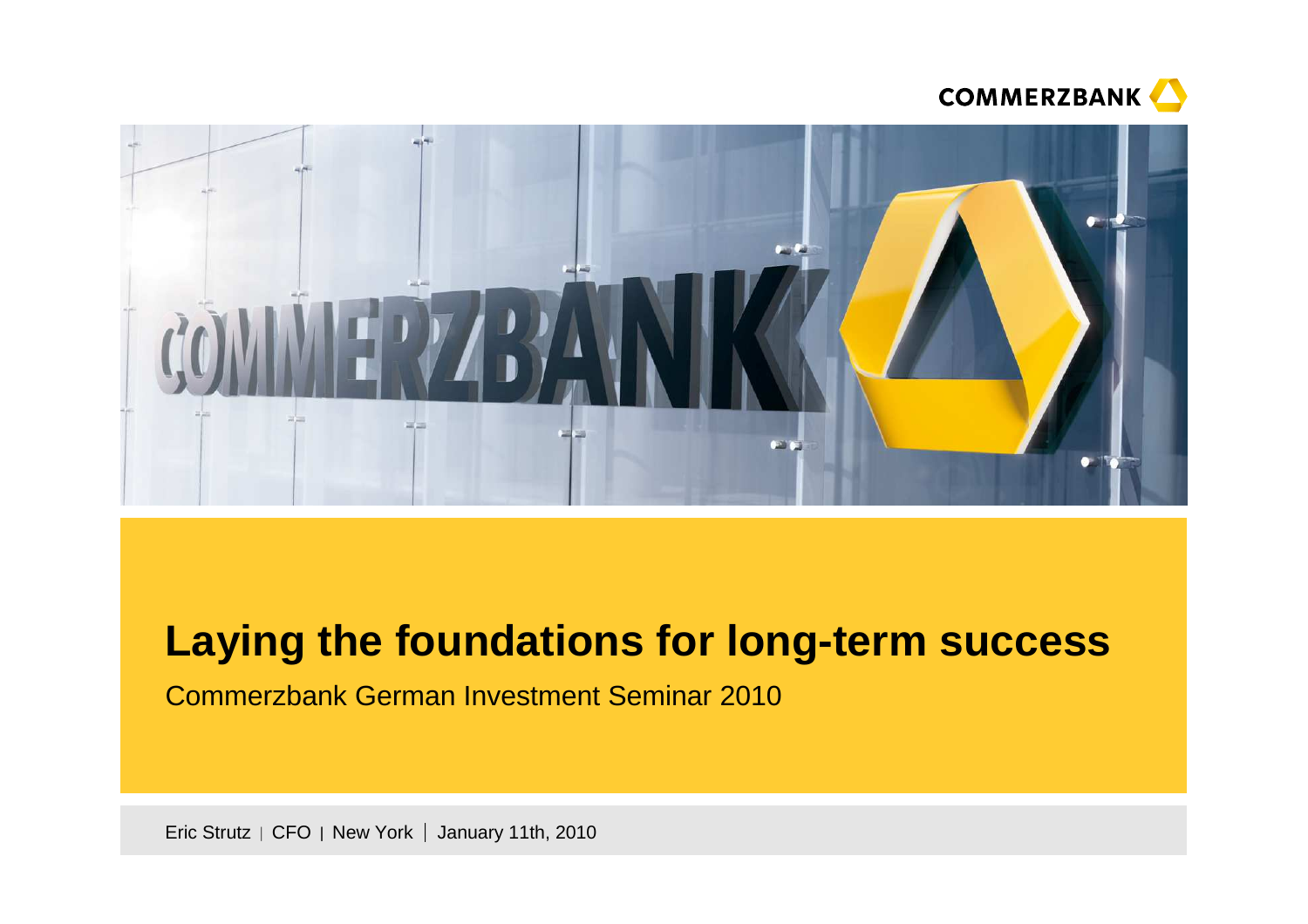

### **Commerzbank is laying the foundations for long-term success**

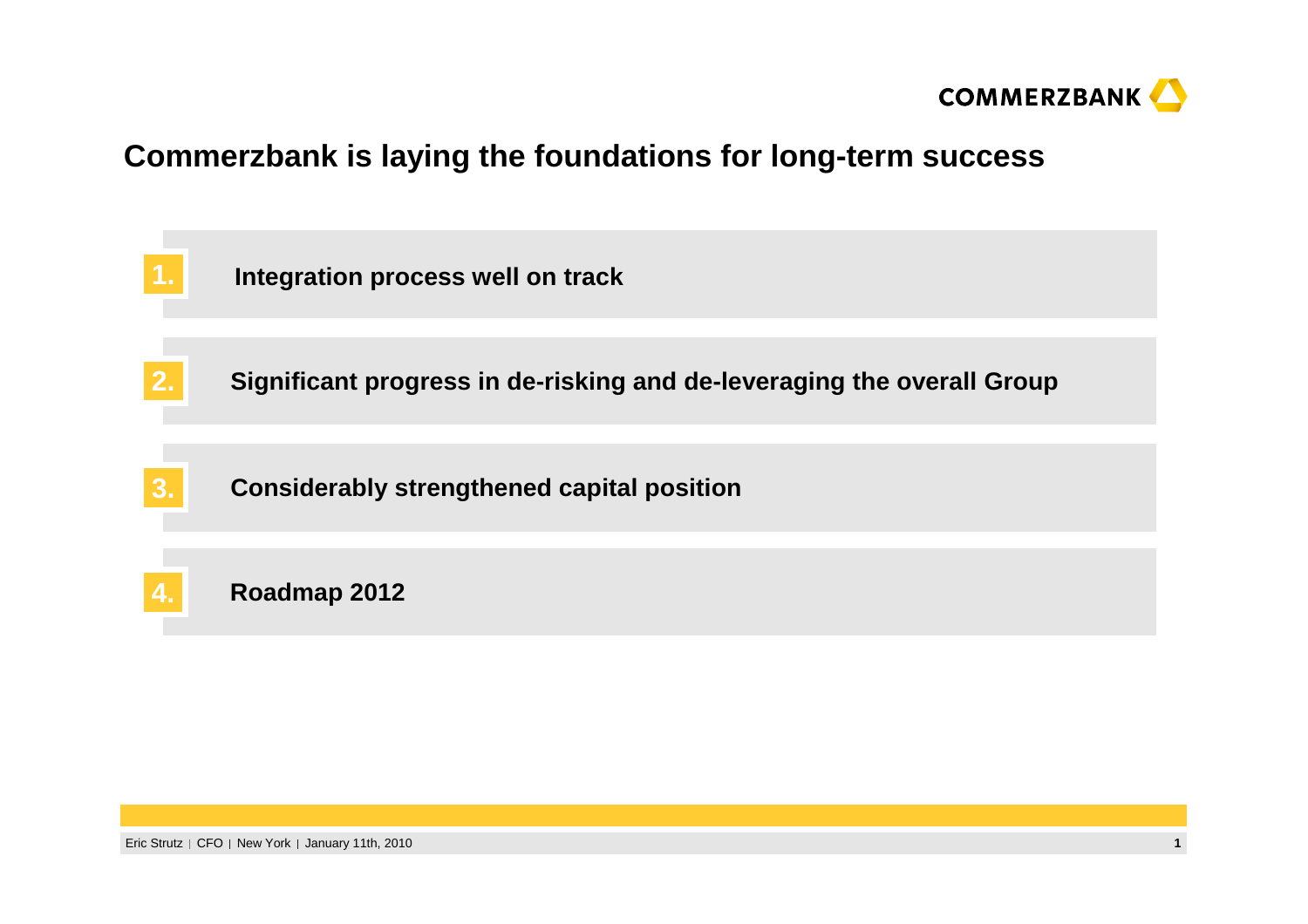

# **Commerzbank Group making substantial progress**

| <b>Integration of Dresdner Bank</b>                                                        | De-risking                             | <b>Capital and funding position</b>                             |  |  |
|--------------------------------------------------------------------------------------------|----------------------------------------|-----------------------------------------------------------------|--|--|
| Integration to form the leading                                                            | RWA and balance sheet<br>$\rightarrow$ | Sound Tier 1 ratio<br>$\sum_{i=1}^{n}$                          |  |  |
| Private and Corporate bank in<br>Germany well on track                                     | reduction progressing ahead<br>of plan | Prudent liquidity management<br>(liquidity ratio at 1.33)       |  |  |
| Divestments ahead of time                                                                  | Significantly improved                 | Repayment of silent<br>participation starting latest by<br>2012 |  |  |
| Cost synergies considerably<br>higher $-$ run rate increased by<br>25% above original plan | leverage ratio                         |                                                                 |  |  |
| <b>Total cost synergies</b>                                                                | <b>RWA</b>                             | <b>Tier 1 ratio</b>                                             |  |  |
| in $\epsilon$ bn                                                                           | in $\notin$ bn                         | in $%$                                                          |  |  |
| $+25%$                                                                                     | $-14%$                                 |                                                                 |  |  |
| 2.4<br>1.9                                                                                 | 338<br>293                             | 10.9                                                            |  |  |
|                                                                                            |                                        | 7.2                                                             |  |  |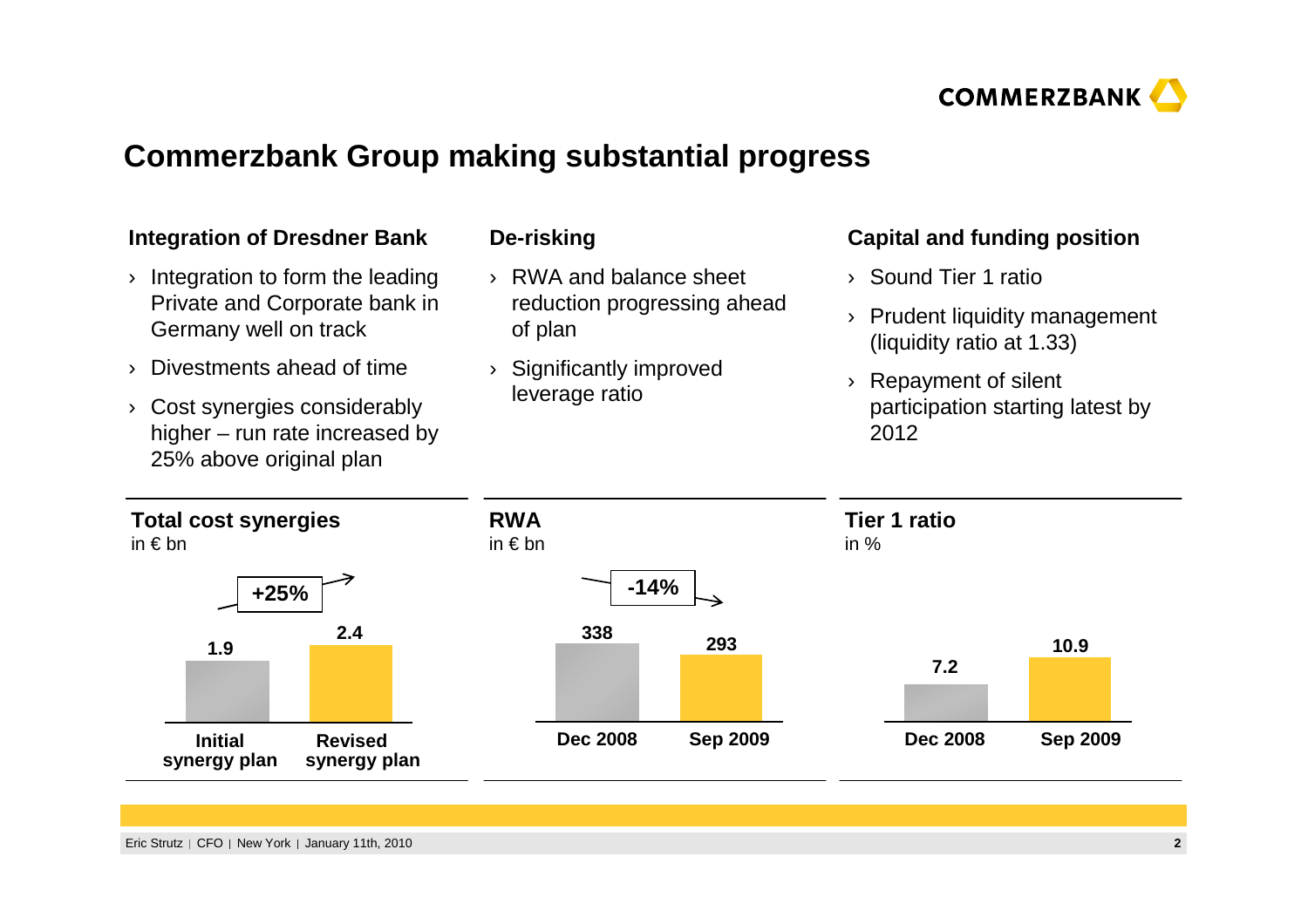

### **Improved core franchise**

#### **Private Clients (Germany)**

- > No. 1 Bank for affluent customers (~15% market share)
- > No. 1 Online Broker
- > No. 2 Private Wealth Manager
- > 11 million private clients
- Largest domestic branch network

#### **Mittelstandsbank**

- > No. 1 Mittelstandsbank in Germany
- Strong market position with mid-sized corporates (~20% market share)
- > Leading position in Euro payment transactions and trade services
- More than 20% market share in import-/export finance

#### **Corporates & Markets**

- > Top 3 European Equity Derivatives provider, # 1 German Equity house (EMC)
- Top counterparty for risk management solutions (FIC)
- > Top German corporate finance house (FC)

#### **CEE**

- Roughly 3.6 million customers in CEE
- No. 3 Retail Bank in Poland (BRE Bank) with 3.1 million customers
- > No. 1 Partner for German Corporates expanding in Central- and Eastern Europe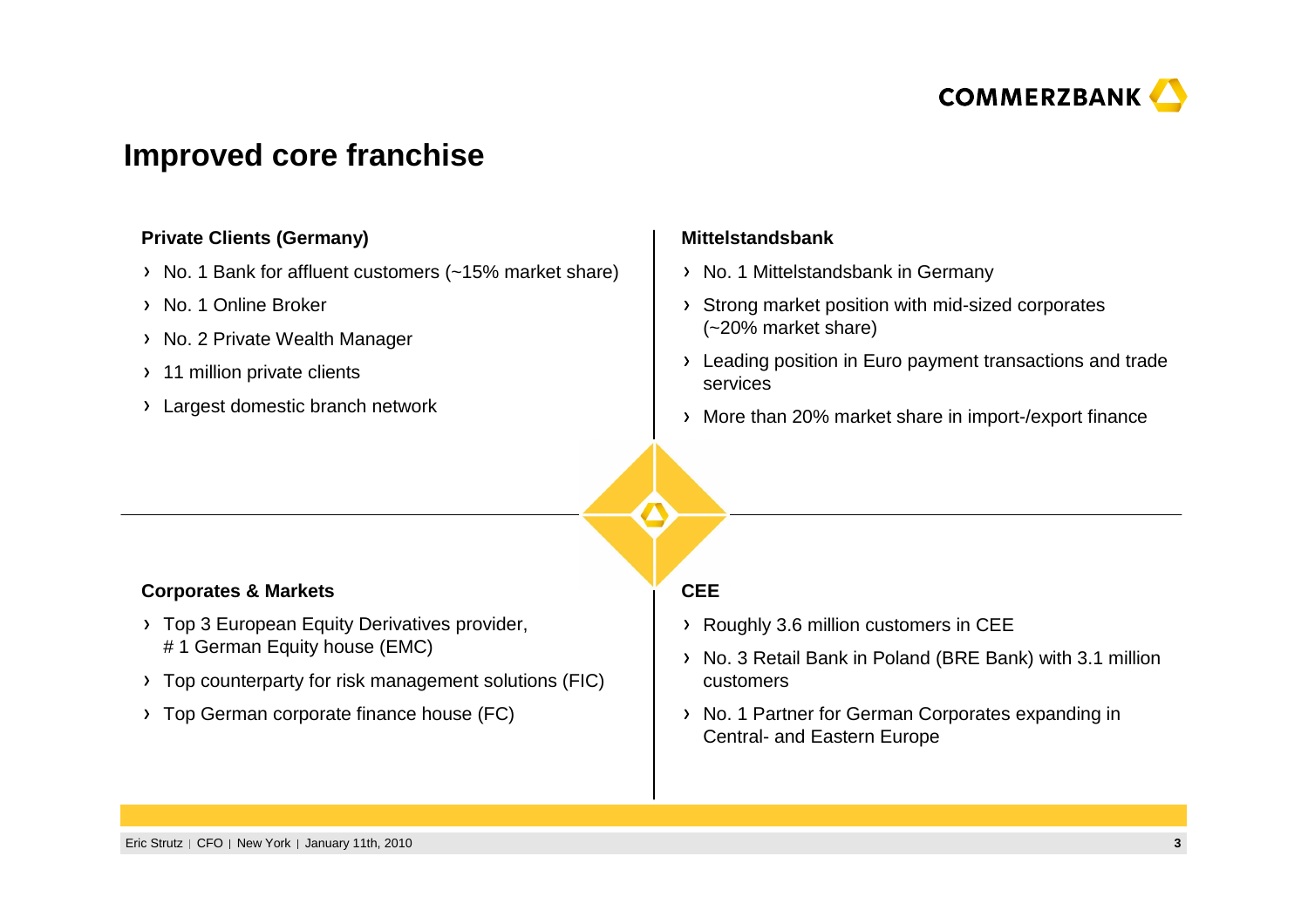

# **Rapid implementation of strategic realignment**

#### **Strategic realignment**

|                 | <b>Exit units</b>                             | <b>Status</b>                 |
|-----------------|-----------------------------------------------|-------------------------------|
|                 | Bankhaus Reuschel Group <sup>1)</sup>         | Closed in Q4/09               |
|                 | Dresdner VPV N.V. <sup>1)</sup>               | Signed, Closing exp. in Q1/10 |
|                 | Dresdner Van Moer Courtens S.A. <sup>1)</sup> | Signed, Closing exp. in Q1/10 |
|                 | Privatinvest AG <sup>1)</sup>                 | Signed, Closing exp. in Q1/10 |
|                 | Kleinwort Benson Group <sup>1)</sup>          | Signed, Closing exp. in Q1/10 |
|                 | CISAL Luxembourg (only Custody)               | Closed in Q3/09               |
| and the control | Dresdner Bank (only Custody)                  | Closed in Q3/09               |
| ÷               | Commerzbank Schweiz                           | Closed in Q4/09               |
| ÷               | Dresdner Bank Schweiz                         | Closed in Q4/09               |
|                 | Cisal Belgium                                 | Signed, Closing exp. in Q1/10 |

#### **Key figures of divestments**

|                  | Total 9M 2009 <sup>3)</sup>        |
|------------------|------------------------------------|
| Operating profit | €45m                               |
| B/S volume       | €4.8bn                             |
| Capital employed | €226m                              |
| Sale proceeds    | ~€1bn                              |
| Gain on disposal | $\sim \epsilon$ 150m <sup>2)</sup> |

| Allianz Dresdner Bauspar AG <sup>1)</sup> | Ongoing sales process     |
|-------------------------------------------|---------------------------|
| Eurohypo $AG1$                            | Optimizing business model |

<sup>1</sup>) EU requirements <sup>2</sup>) ~50% booked in 2009 3) w/o Eurohypo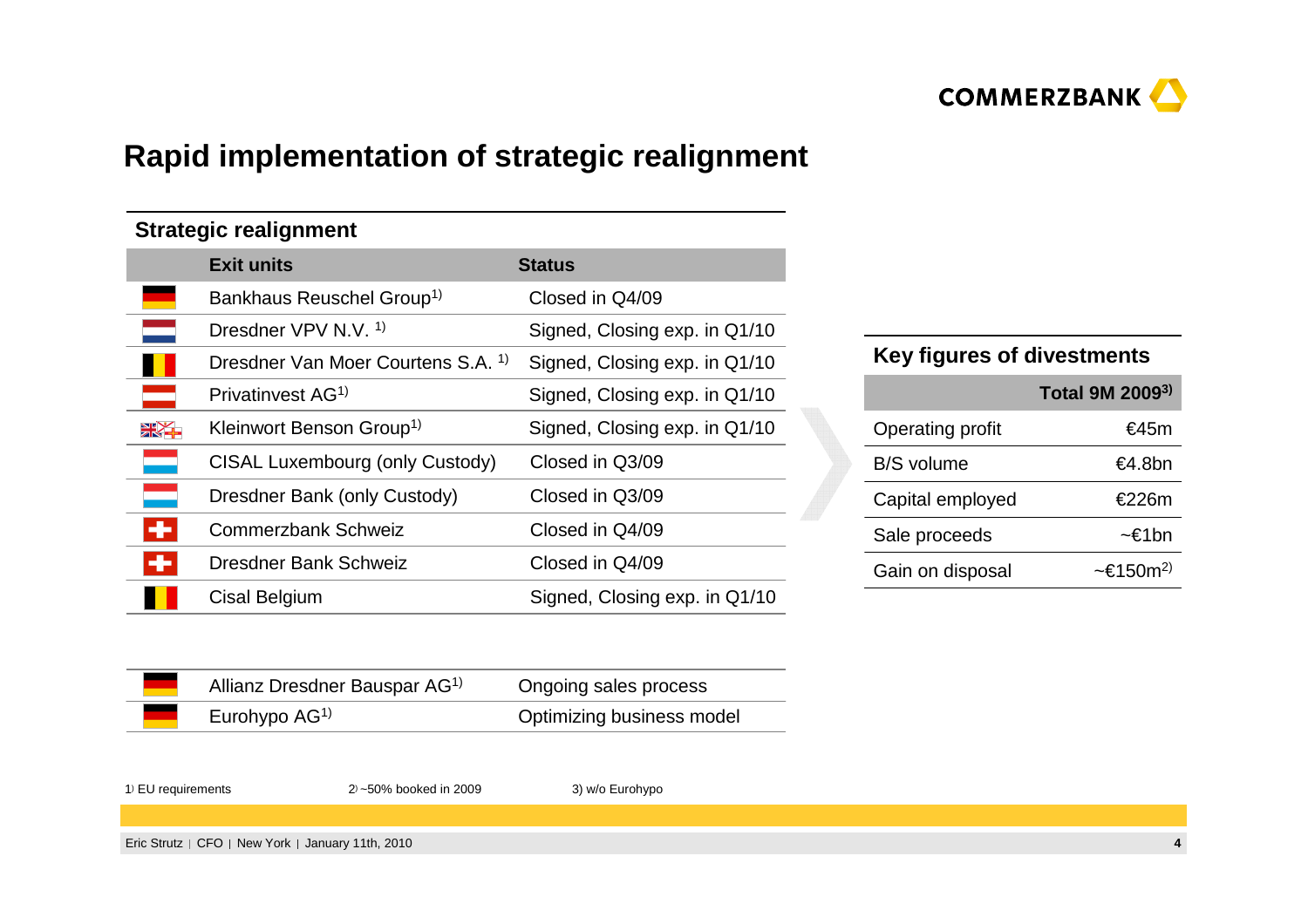

# **Cost synergies 25% higher than originally forecast**



as % of target's cost base



- Cost synergies increased to €2.4bn (full run-rate)
- One-time integration costs up by €500m
- Ratio of synergies/integration costs remains at ~1:1
- Cost savings represent 50% of target company
- Validated target synergies well above the average level of banking mergers

1) starting point Dresdner Bank 2008 of €4.6bn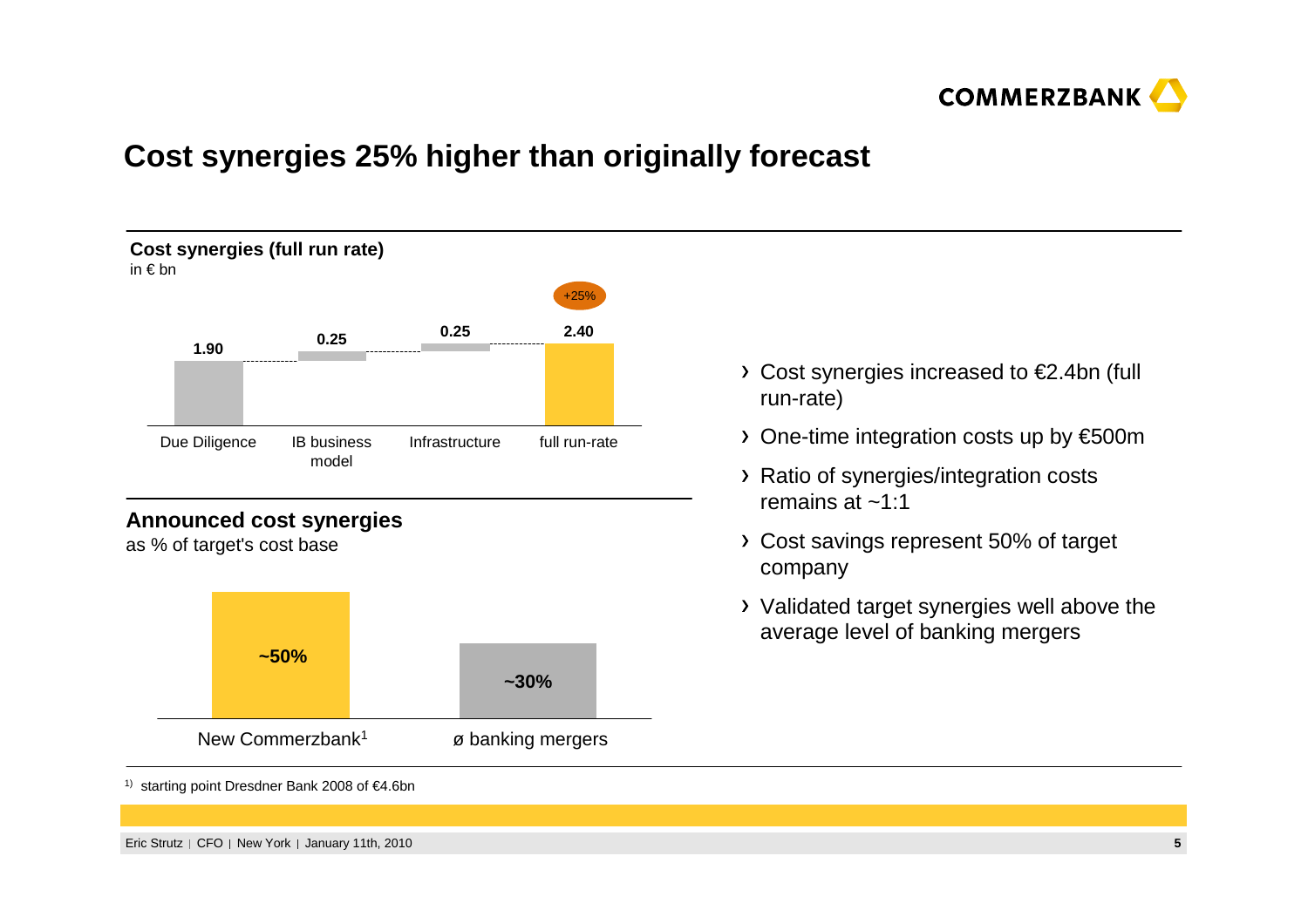

#### **Strengthening balance sheet structure**



 $^{\text{\tiny{(1)}}}$  Leverage Ratio = Adjusted total assets / Equity; assets adjusted derivatives netting, trading assets / liabilities netting, deferred taxes netting, other assets / liabilities netting

- $\rightarrow$  Total assets already shrunk to 2012 target level, providing flexibility to further optimize balance sheet structure
- $\rightarrow$  Leverage ratio reduced from 36 to 231)
- › Significant reduction of risk positions (PRU portfolios)
- › Loans to customers reduced by 8% (€37bn) YtD
	- Decreases predominantly outside Germany
	- Domestic customer loans reduced by only €2bn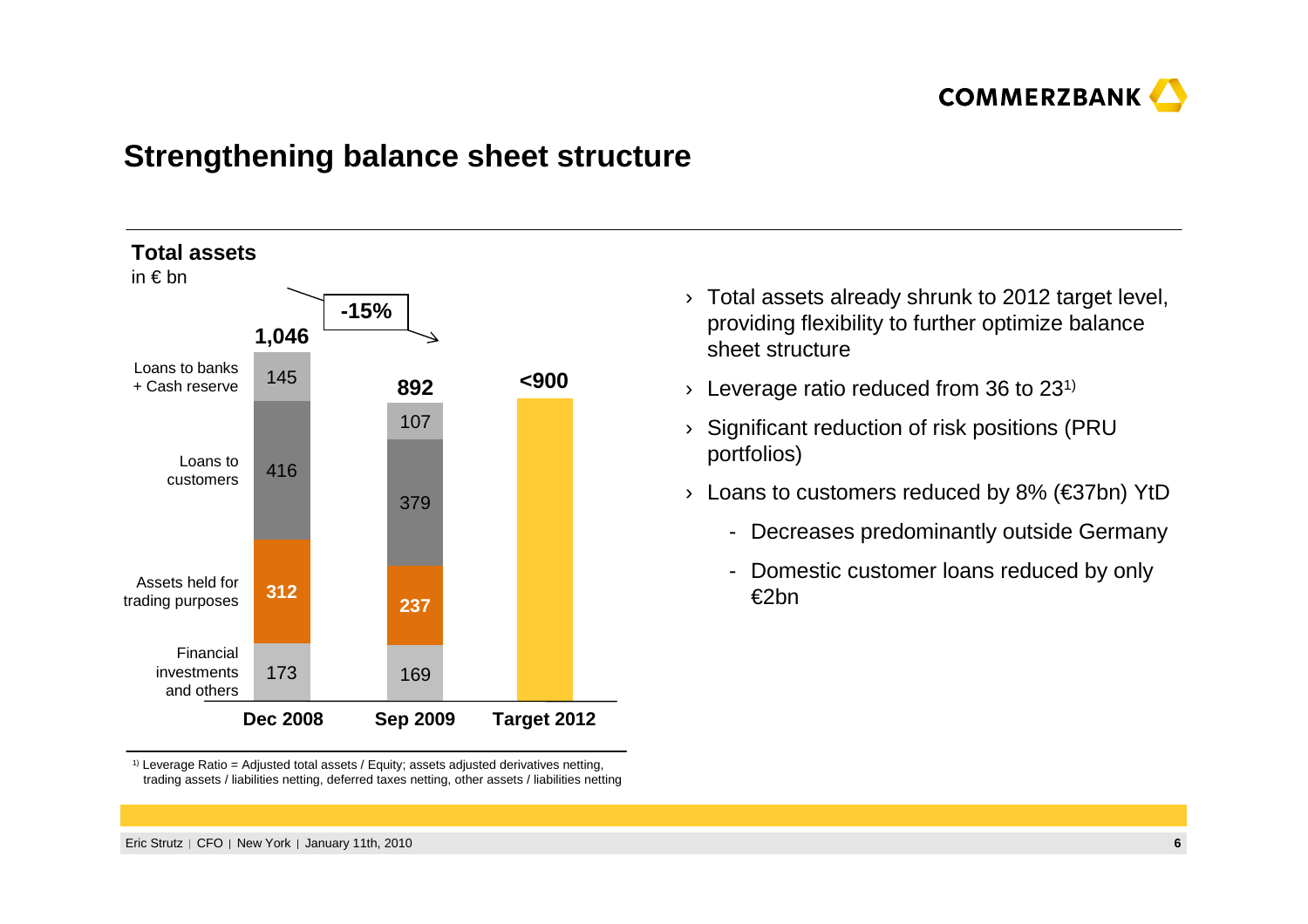

### **2012 RWA target level already achieved**

#### **Development of Tier 1 ratio and RWA**Ratio in %, RWA in € bn

1) **Dec 08 Mar 09 Jun 09 Sept 09 2010e 2011e 2012e7.2% 6.8% 11.3% 10.9%** Mid-term target**316297 <sup>293</sup> <290338**

1) Including Dresdner Bank on pro-forma basis

- Room for further selective growth in core segments as RWA reduction target has already been achieved
- New regulatory requirements lead to higher risk charges (e.g. for market risk)
- Negative rating migrations pressures RWAs
- Confident of meeting 7%–9% Tier 1 range in most negative scenarios

Eric Strutz | CFO | New York | January 11th, 2010 0. *Phone Commission Commission Commission Commission Commission Commission Commission Commission Commission Commission Commission Commission Commission Commission Commission Commission Commission Commission Commission Co*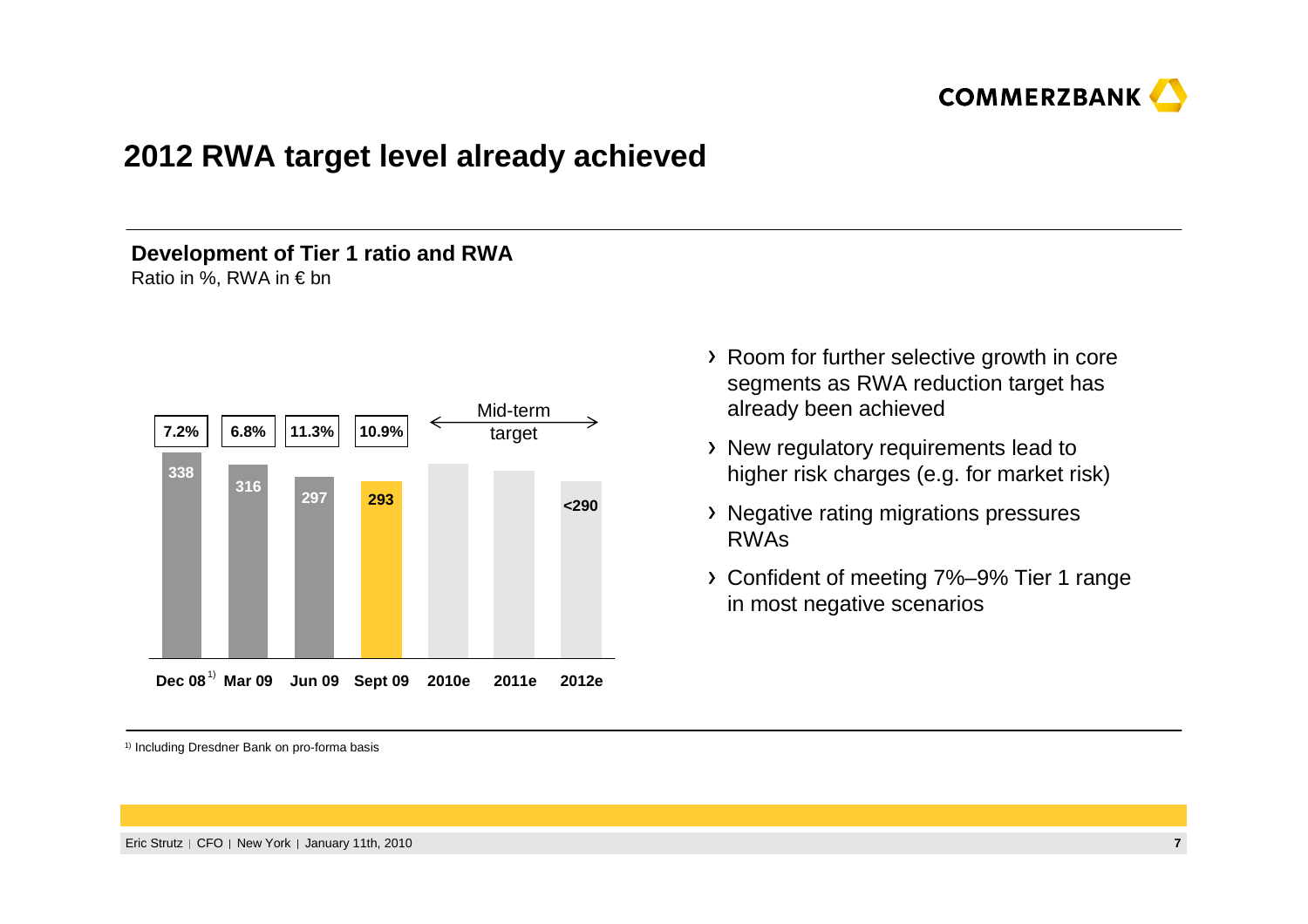

### **Maintaining focus on a strong core capital**

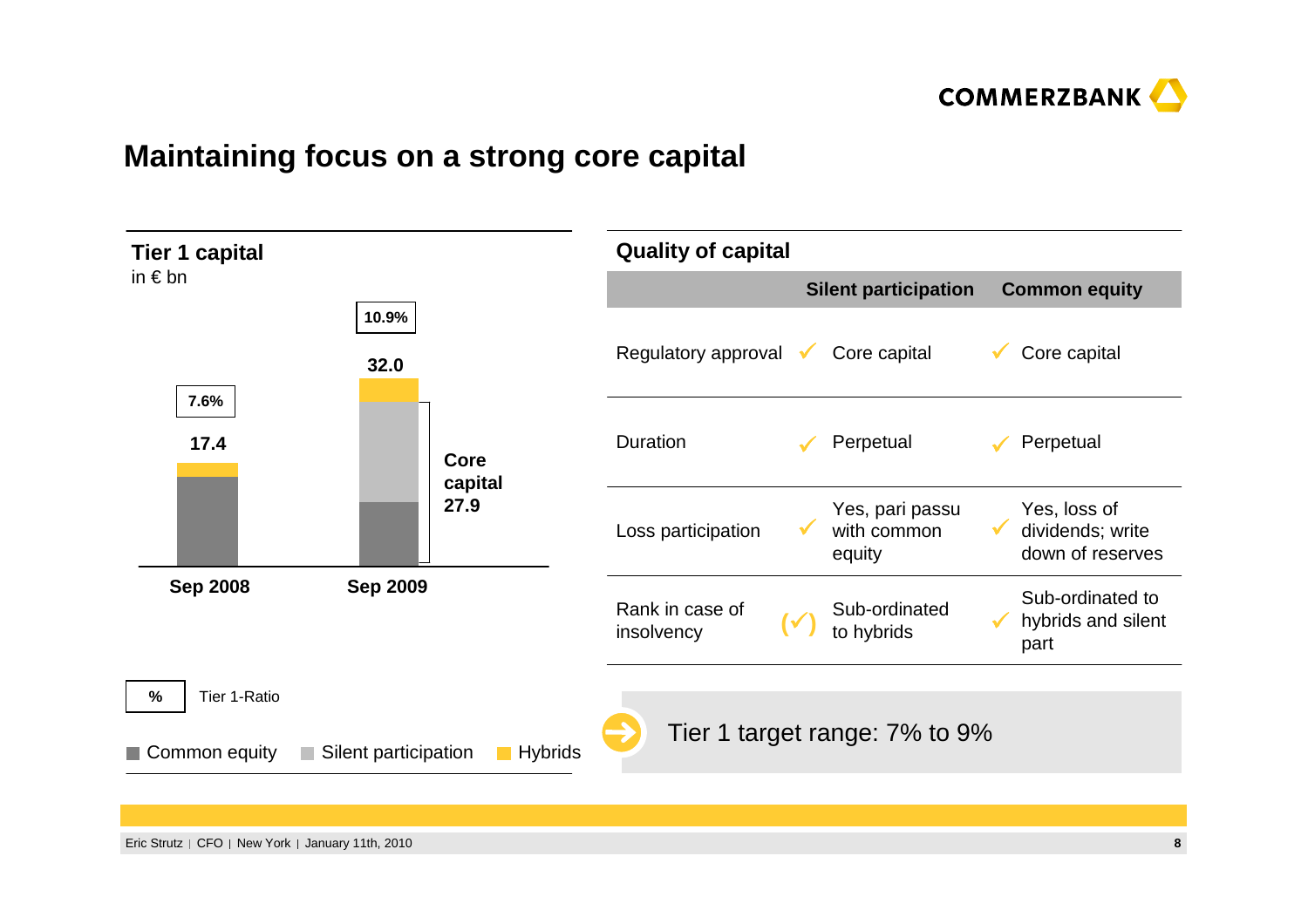

### **Pay back of SoFFin funds via diverse mix of measures**



- Comfort with silent participation
- Successful implementation of Roadmap 2012 offers a wide range of options to pay back SoFFin funds



**Repayment of silent participation starting by 2012 the latest**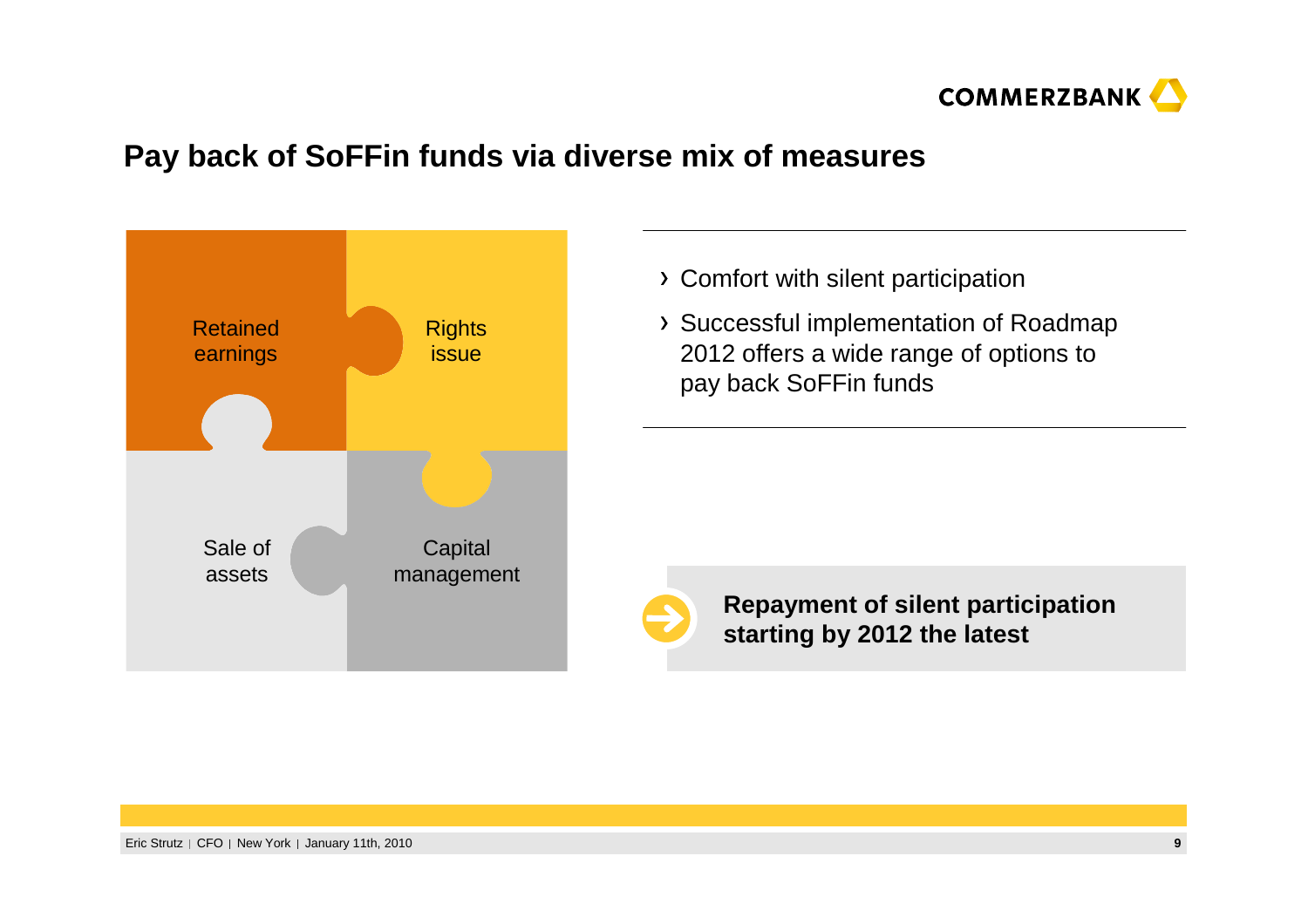

# **Reduced refinancing needs in 2010**

| in $\epsilon$ bn                                                             |               |                     |                                                                          |                                                                                                         | <b>Maturing liabilities</b>                                                                 |
|------------------------------------------------------------------------------|---------------|---------------------|--------------------------------------------------------------------------|---------------------------------------------------------------------------------------------------------|---------------------------------------------------------------------------------------------|
|                                                                              | ~148          |                     | ~28                                                                      | In 2010, maturities do not have to be fully<br>$\rightarrow$<br>refinanced due to further balance sheet |                                                                                             |
|                                                                              | 15            | 1/3                 |                                                                          |                                                                                                         | reduction and high funding volume raised this<br>year                                       |
|                                                                              |               |                     | 2/3<br>replaced                                                          |                                                                                                         | Majority of maturing covered bonds are Public<br>Sector Pfandbriefe which do not have to be |
|                                                                              |               |                     |                                                                          | $-20$                                                                                                   | <b>Covered Bond Funding</b>                                                                 |
|                                                                              | 33            |                     |                                                                          | $30 - 40%$                                                                                              | Pfandbriefe issued via Eurohypo<br>$\rightarrow$                                            |
|                                                                              |               |                     |                                                                          |                                                                                                         | Primary focus on Mortgage Pfandbriefe<br>$\sum_{i=1}^{n}$                                   |
|                                                                              |               |                     |                                                                          | 60-70%                                                                                                  | <b>Unsecured Funding</b>                                                                    |
| <b>Maturing Capital</b><br>Not be<br><b>Market Liabilities</b><br>refinanced |               | <b>Funding plan</b> | Focus on structured issuance and placements<br>with our retail franchise |                                                                                                         |                                                                                             |
|                                                                              | Covered Bonds | Unsecured Funding   |                                                                          |                                                                                                         | Diversification by investors, markets and<br>$\rightarrow$<br>currency                      |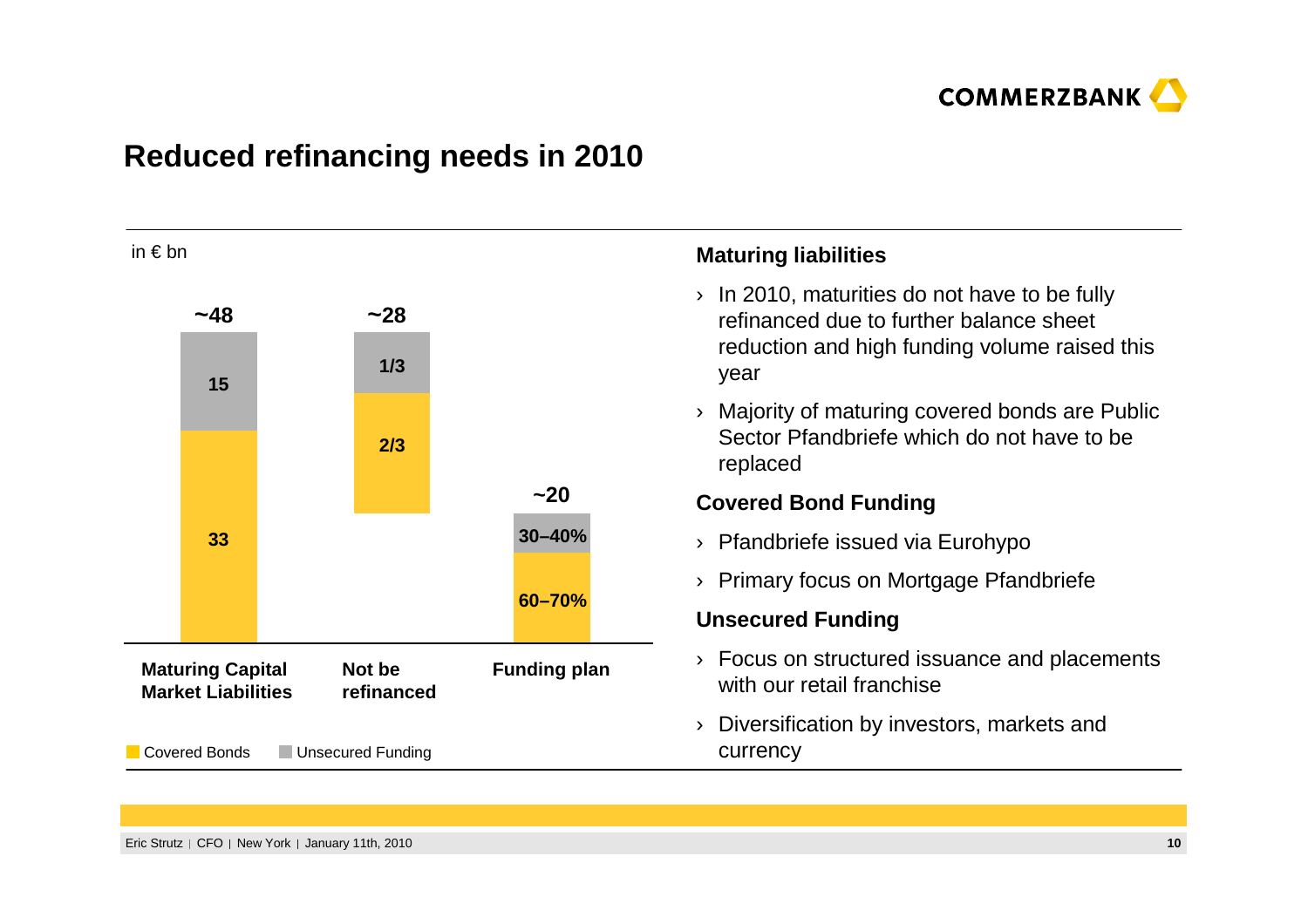

# **Roadmap 2012**

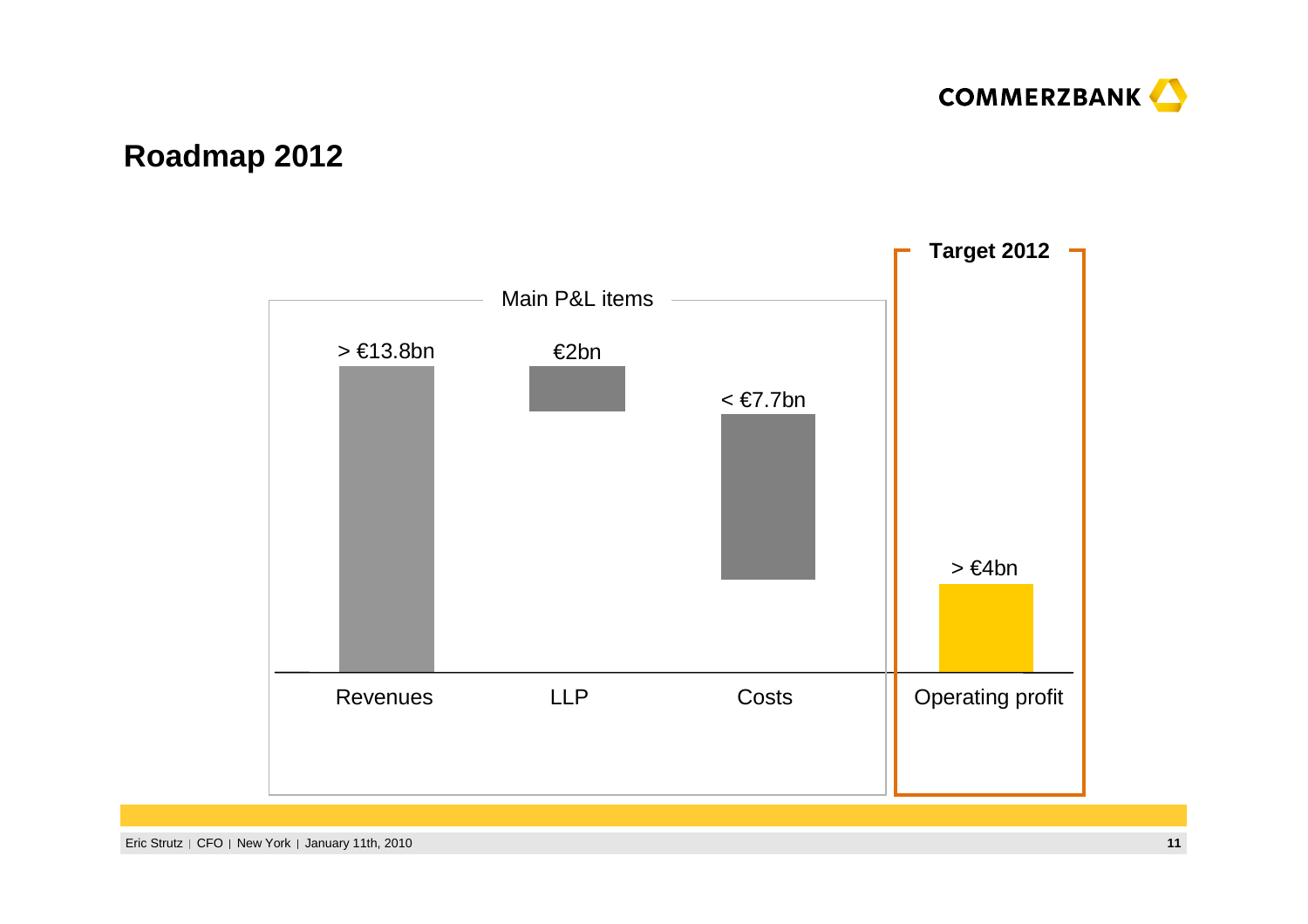

#### **Current macroeconomic assumptions**

#### **Status quo**

- German economy most promising in EU
- Stable economic situation
	- Low level of private sector debt
	- Low inflation risk
	- No bubbles, low spreads
- Favourable political environment
- Competitive banking landscape

#### **2010**

- › Corrections in Germany's trading partner countries weigh on growth
- › Labour market expected to deteriorate
- › Elevated level of (small) corporatesand private defaults
- › Core inflation rate likely to fall
- › ECB will start to raise interest rates (end of 2010)

#### **2011 – 2012**

- › US/EU economy will gain momentum, causing upturn in demand for German products
- › Labour market likely to stabilize, resulting in falling unemployment
- › Stabilization of core inflation on a low level
- › ECB will continue to hike rates

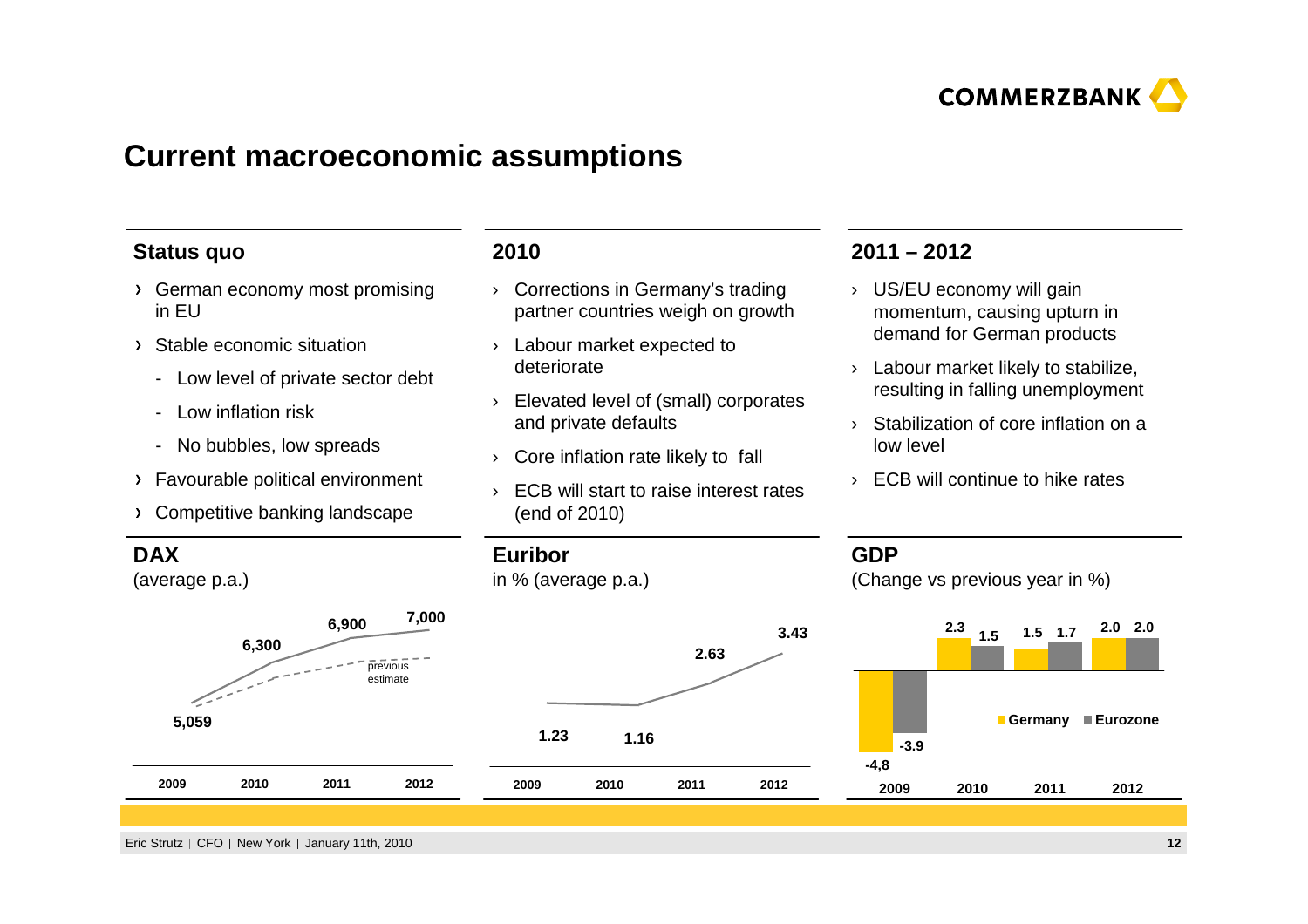

### **Building an efficient banking platform**

#### **Revenues vs costs development**

in € bn



- Moderate revenue growth
- Operating expenses in 2012 below €7.7bn through
	- disciplined cost-management
	- reduction of complexity and leverage of scale effects
	- realizing cost synergies



 $^\text{\tiny 1)}$  Arithmetic sum of Commerzbank and Dresdner Bank figures as reported as of December 31st, 2007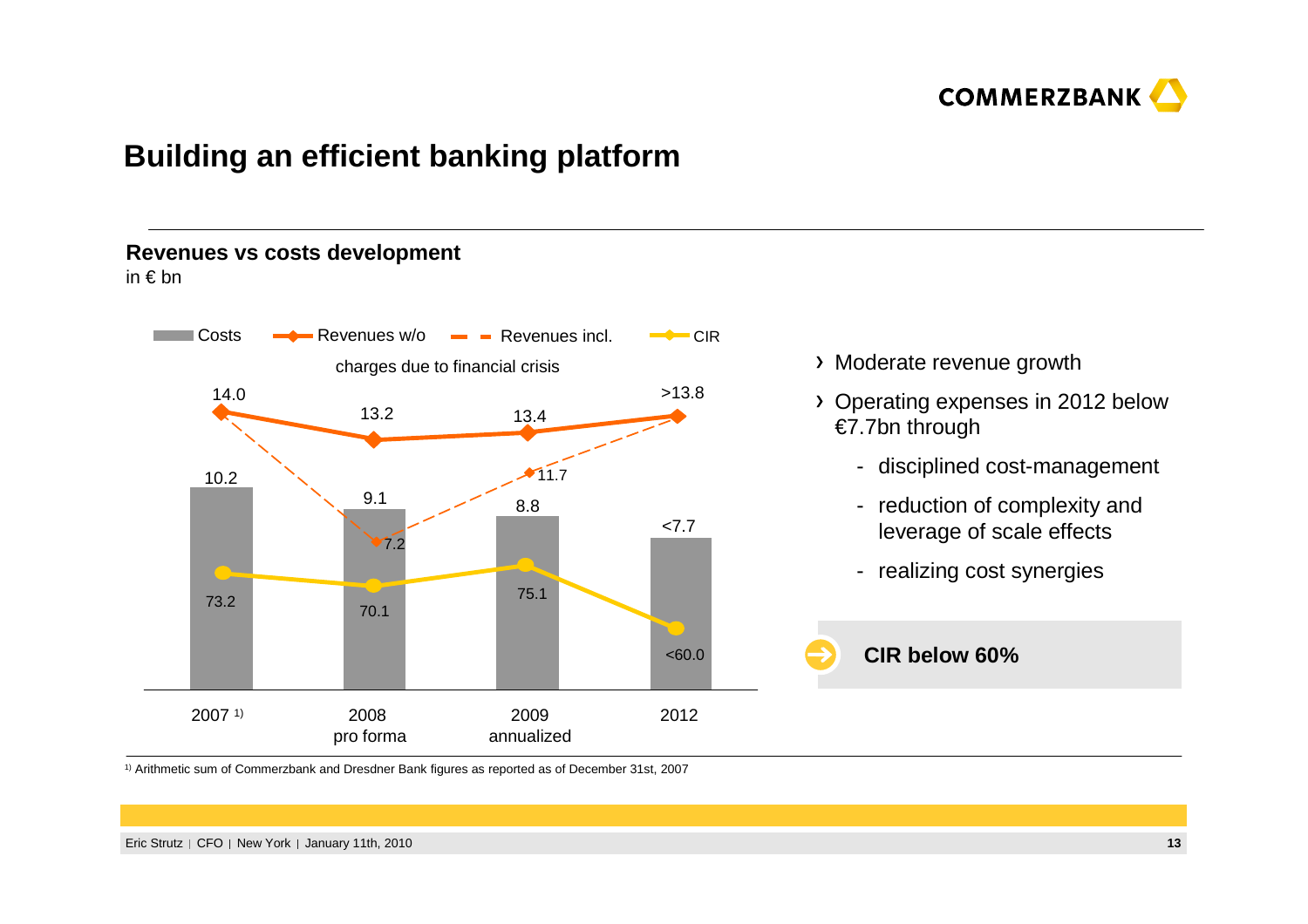

## **Risk provision-level 2012 in line with expected loss**



1) Arithmetic sum of Commerzbank and Dresdner Bank figures as reported as of December 31st, 2007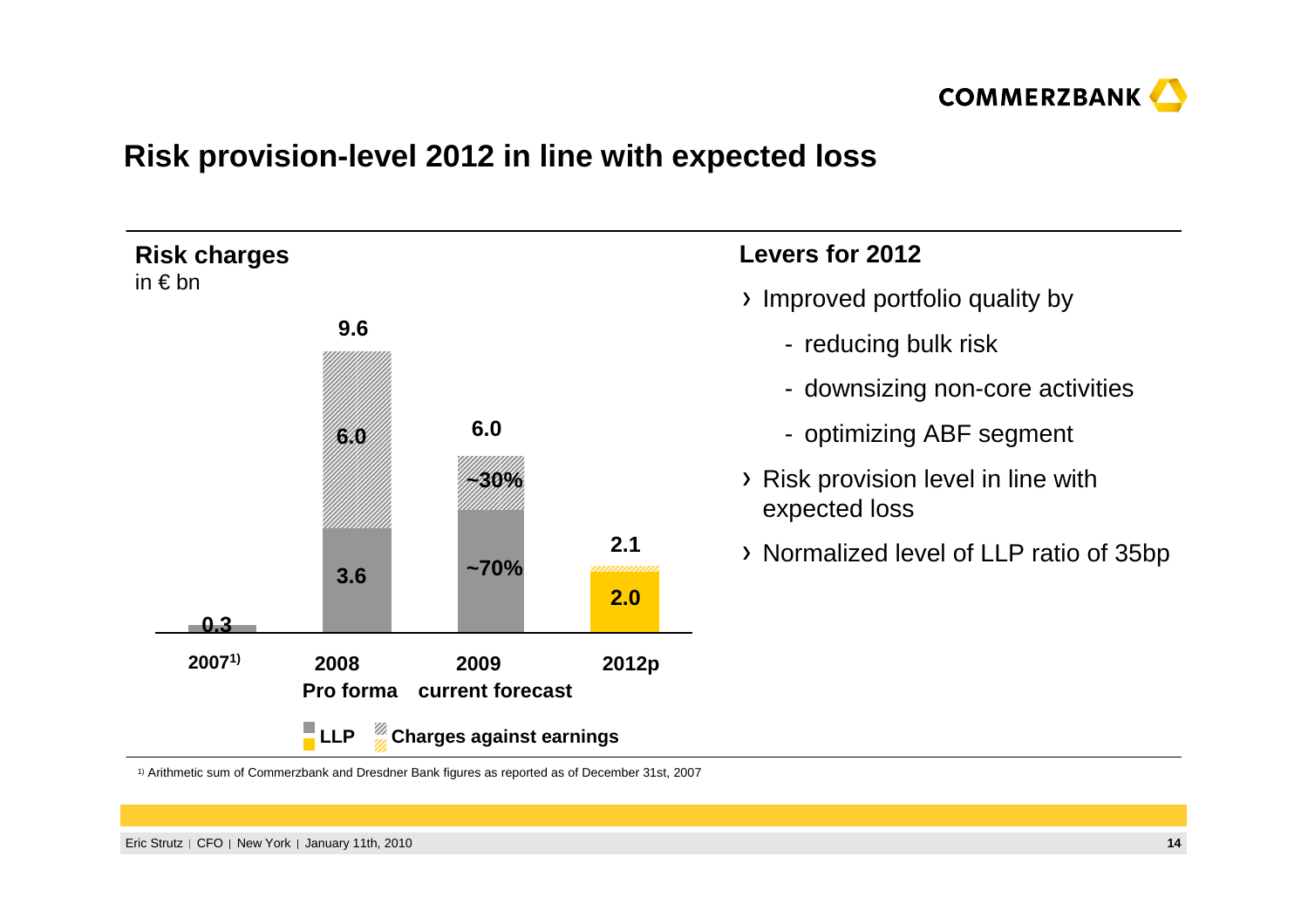

### **Delivering on our targets**

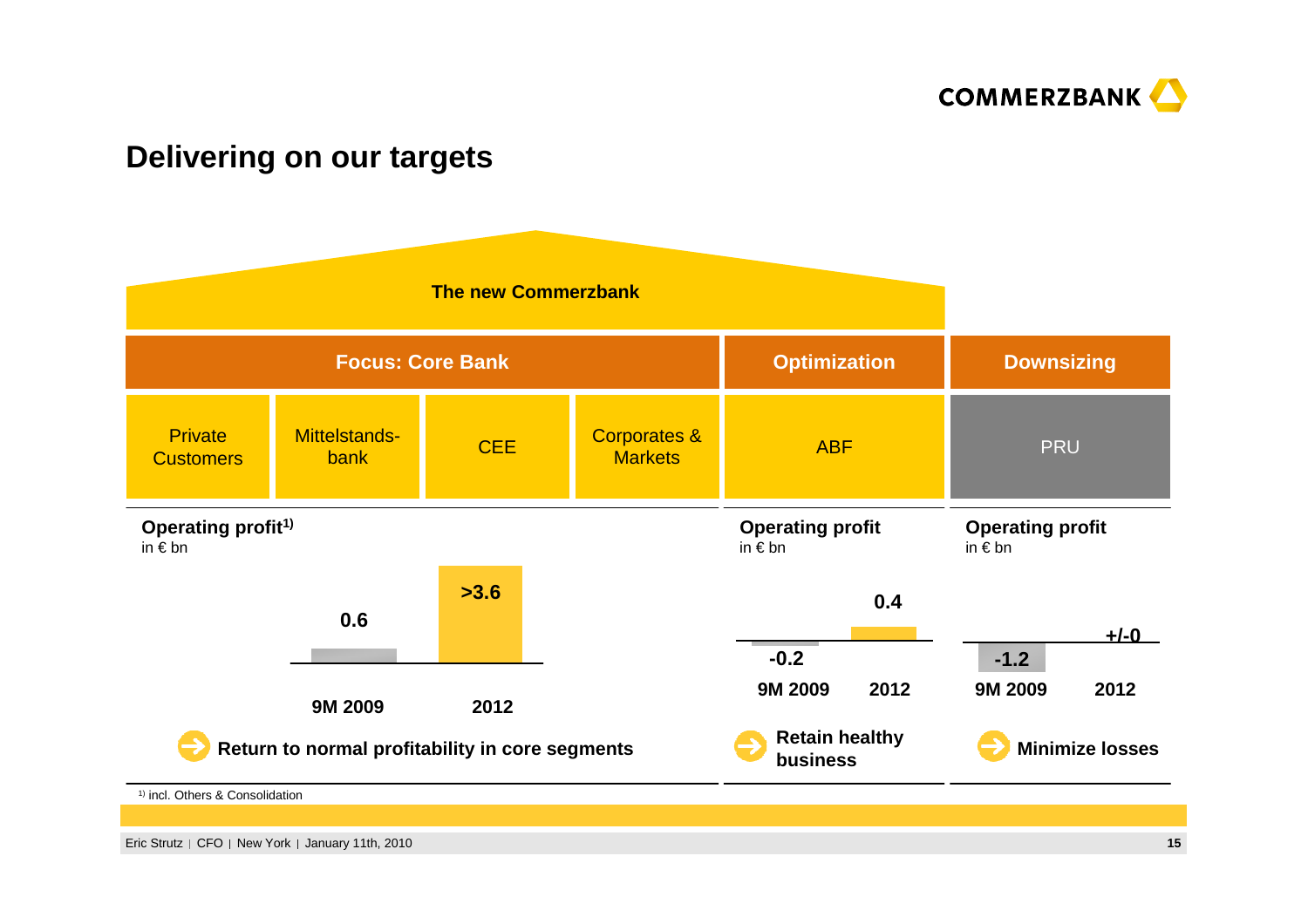

### **Commerzbank in 2012**

Leading Bank for private and corporate clients in Germany

Commerzbank stands for long-term relationships, service and competence

Solid financial foundation through higher capitalization and selective growth

Operating excellence via building an efficient banking platform

**Sustainable value creation for long-term shareholders**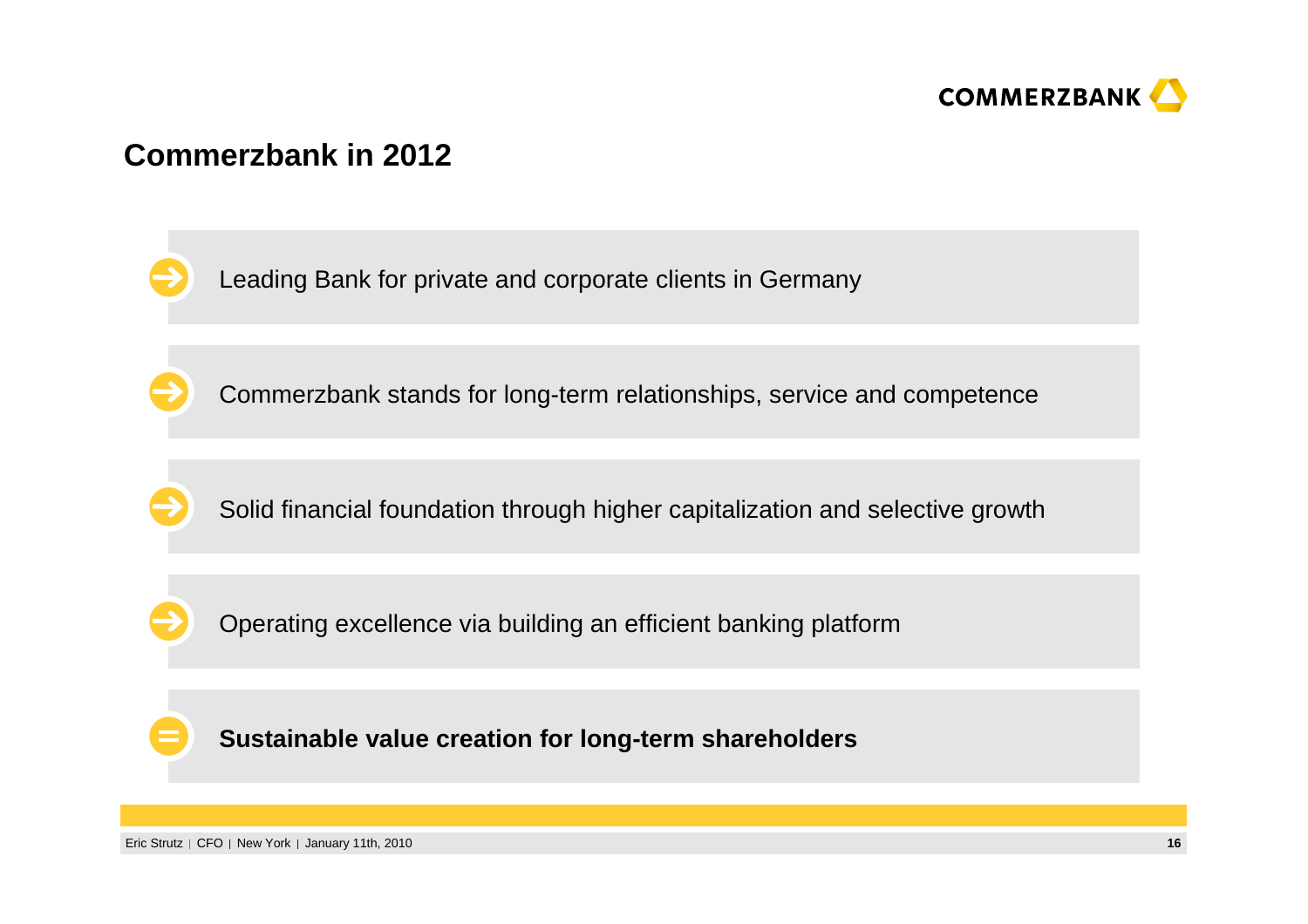

**Notes**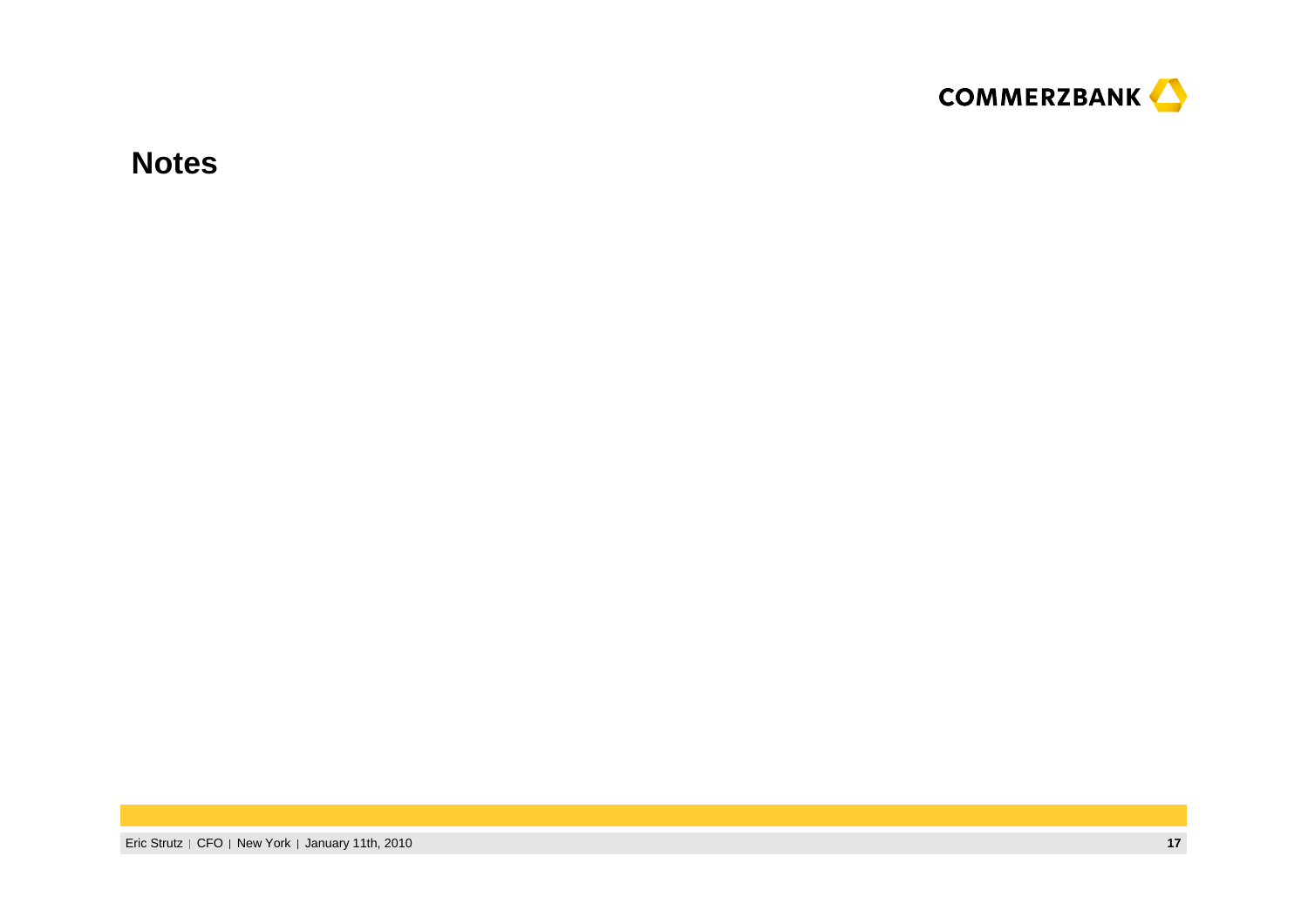

#### **For more information, please contact Commerzbank´s IR team:**

**Jürgen Ackermann (Head of Investor Relations)**P: +49 69 136 22338M: juergen.ackermann@commerzbank.com

M: christina.peric@commerzbank.com

#### **Equity IR**

**Michael H. Klein** (Head of Equity IR)P: +49 69 136 24522M: michael.klein@commerzbank.com

**Sandra Büschken** P: +49 69 136 23617M: sandra.bueschken@commerzbank.com

**Dr. Frank Grobe** P: +49 69 263 50780M: frank.grobe@dresdner-bank.com

**Ute Heiserer-Jäckel** P: +49 69 136 41874M: ute.heiserer-jaeckel@commerzbank.com

**Simone Nuxoll** P: +49 69 136 45660M: simone.nuxoll@commerzbank.com

**Stefan Philippi** P: +49 69 136 45231M: stefan.philippi@commerzbank.com **Financial Reporting / Fixed Income Strategic Research**

**Christina Peri**ć (Assistant) P: +49 69 136 22255

**Klaus-Dieter Schallmayer** (Head of FR/FI)P: +49-69 263 57628 M: klaus-dieter.schallmayer@dresdner-bank.com

**Wennemar von Bodelschwingh**P: +49 69 136 43611 M: wennemar.vonbodelschwingh@commerzbank.com

**Michael Desprez** P: +49 69 263 54357M: michael.desprez@dresdner-bank.com

**Karsten Swoboda** P: +49 69 136 22339M: karsten.swoboda@commerzbank.com **ir@commerzbank.comwww.ir.commerzbank.com**

**Dirk Bartsch** (Head of Strategic Research)P: +49 69 136 2 2799 M: dirk.bartsch@commerzbank.com

**Markus Bär** P: +49 69 136 43886 M: markus.baer@commerzbank.com

**Ulf Plesmann** P: +49 69 136 43888 M: ulf.plesmann@commerzbank.com